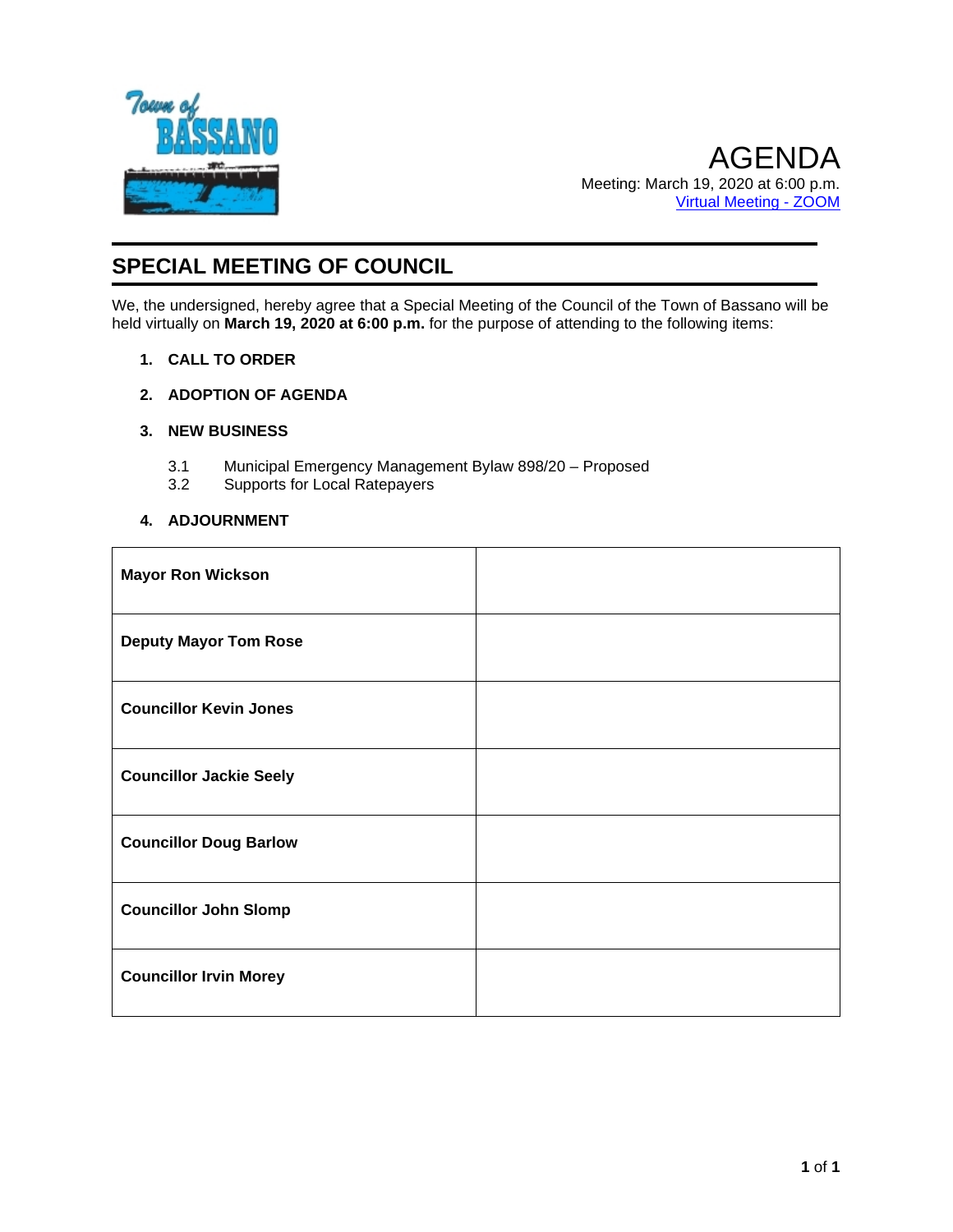

REQUEST FOR DECISION

Meeting: March 18, 2020 Agenda Item: 3.1

### **Municipal Emergency Management Bylaw 898/20 - Proposed**

#### **BACKGROUND:**

The Town of Bassano, County of Newell and neighboring municipalities were preparing joint emergency management policies in order to facilitate a more regional approach to emergency management. The COVID-19 pandemic requires the Town to update its existing emergency management bylaws for Act compliance.

The first step is to adopt an Emergency Management Bylaw (see attached), followed by the appointment of a Emergency Advisory Committee.

4.1.1 of the bylaw states, council shall by resolution, appoint five (5) of its members to serve on the Emergency Advisory Committee along with the Chief Administrative Officer, the Director of Emergency Management, and the Deputy Director of Emergency Management.

Once the Emergency Advisory Committee is established, we can work through various policy development procedures.

#### **OPTIONS:**

 $\boxtimes$  #1 – Council may give all three readings to the Municipal Emergency Management Bylaw at this meeting. And, that council appoints the Emergency Advisory Committee.

 $\Box$  #2 – That council gives first and second reading to the Municipal Emergency Management Bylaw 898/20 at this meeting. And, that council appoints the Emergency Advisory Committee.

 $\Box$  #3 – That council gives first reading to the Municipal Emergency Management Bylaw 898/20 at this meeting. And, that council appoints the Emergency Advisory Committee.

#### **CAO COMMENTS:**

This is a mandatory issue and must be dealt with in high priority.

#### **ALIGNMENT WITH STRATEGIC PLAN**

This is an operational matter; emergency management is outlined in the strategic plan as a regional project. Regional planning will continue after the COVID-19 pandemic; the Town and the County continue to work closely at this time.

#### **PROPOSED RESOLUTION:**

- 1. That council gives first reading to the Municipal Emergency Management Bylaw #898/20.
- 2. That council gives second reading to the Municipal Emergency Management Bylaw #898/20.
- 3. That council has third reading of the Municipal Emergency Management Bylaw #898/20.
- 4. That council gives third and final reading to Municipal Emergency Management Bylaw #898/20.
- 5. The council appoints an Emergency Management Committee as follows:
	- a. Mayor Ron Wickson,
	- b. Councillors x4, and
	- c. The CAO, DEM and DDEM.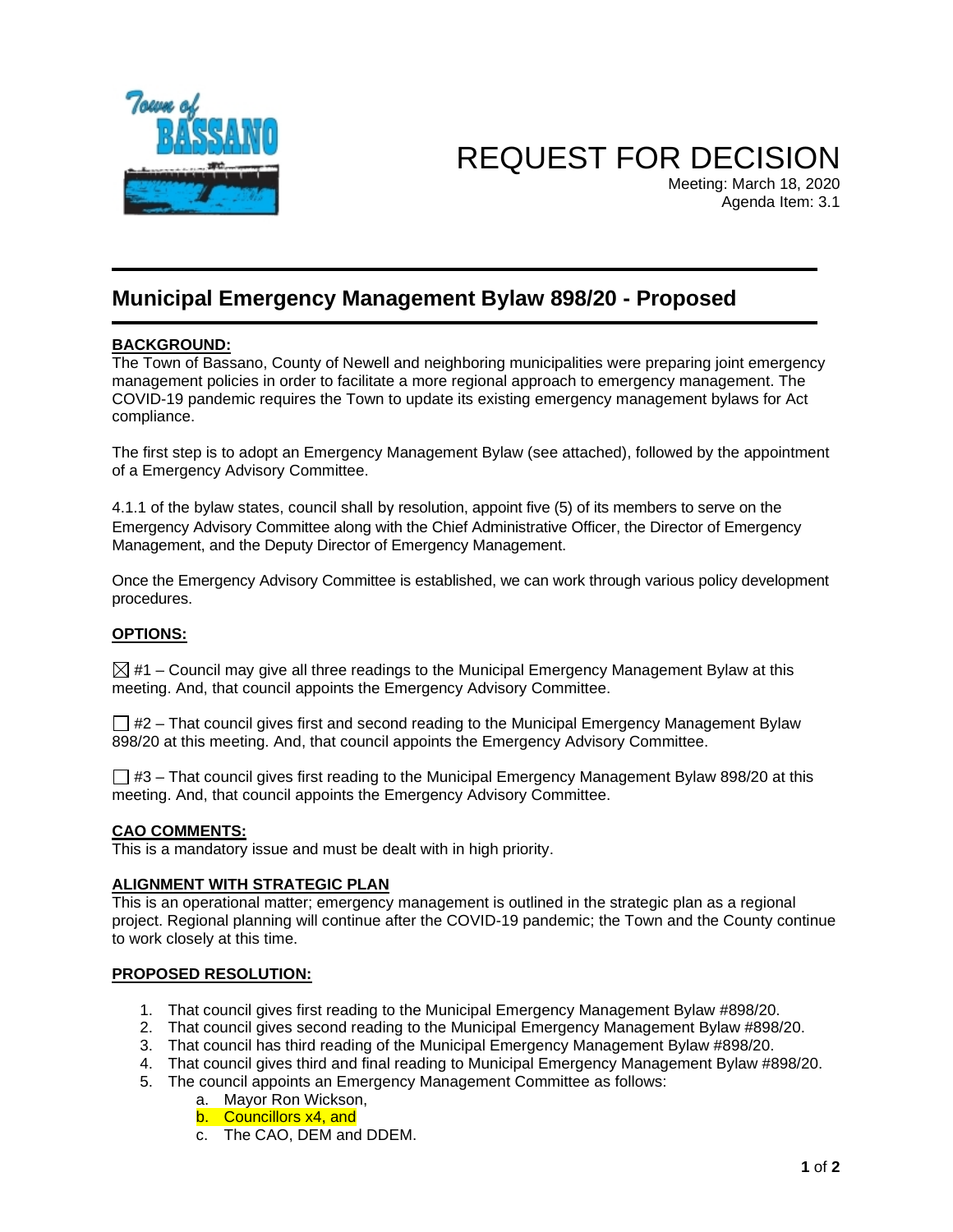#### **Attachments:**

1. Municipal Emergency Management Bylaw #898/20 - Proposed **Prepared by:** Jordan Mitchell, Executive Assistant

**Reviewed by:** Amanda Davis, Interim CAO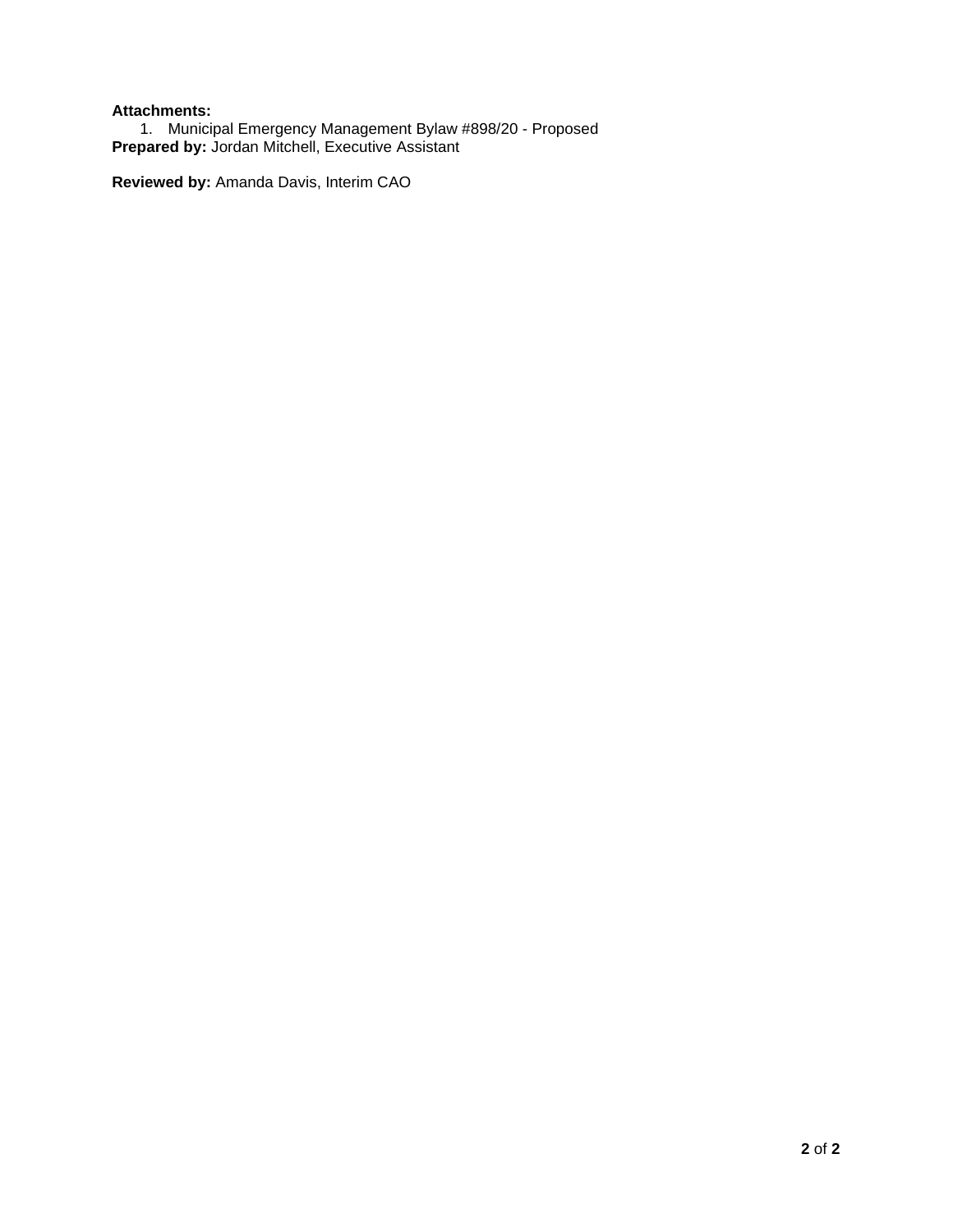

# **BYLAW**

Bylaw Number: **899/20** Bylaw Name: **Municipal Emergency Management Bylaw** 

#### **A BYLAW OF THE MUNICIPALITY IN THE PROVINCE OF ALBERTA, TO AUTHORIZE MUNICIPAL EMERGENCY MANAGEMENT.**

**WHEREAS** the Council of the Town of Bassano is responsible for the direction and control of its emergency response and is required, under the [Emergency Management Act,](http://www.qp.alberta.ca/documents/Acts/E06P8.pdf) Chapter E-6.8 *Revised Statutes of Alberta 2000,* and the [Local Authorities Emergency Management Regulation \(203/2018\),](http://www.qp.alberta.ca/documents/Regs/2018_203.pdf) to appoint an Emergency Advisory Committee and to establish and maintain a Municipal Emergency Management Agency; and

**WHEREAS** it is desirable in the public interest, and in the interests of public safety, that such a committee be appointed and such an agency be established and maintained to carry out Council's statutory powers and obligations under the said Emergency Management Act;

**NOW THEREFORE** the Council of the Town of Bassano, duly assembled, enacts as follows:

#### **1. TITILE**

1.1 This bylaw shall be known as the **"Municipal Emergency Management"** Bylaw.

#### **2. DEFINITIONS**

- 2.1 **"Act"** means the Emergency Management Act, Chapter E-6.8, Revised Statutes of Alberta 2000;
- 2.2 **"Council"** means the Council of the Town of Bassano;
- 2.3 **"Disaster"** means an event that has resulted or may result in serious harm to the safety, health or welfare of people or in widespread damage to property;
- 2.4 **"Emergency Advisory Committee"** means the committee established under this Bylaw;
- 2.5 **"Emergency"** means a present or imminent event that requires prompt co-ordination of action or special regulation of persons or property to protect the health, safety or welfare of people or to limit damage to property;
- 2.6 **"Minister"** means the Minister charged with administration of the Act;
- 2.7 **"Municipal Emergency Management Agency"** means the agency established under this Bylaw;
- 2.8 **"Municipal Emergency Plan"** means the emergency plan prepared by the Director of Emergency Management to co-ordinate response to an emergency or disaster as required in the Local Authorities Emergency Management Regulation; and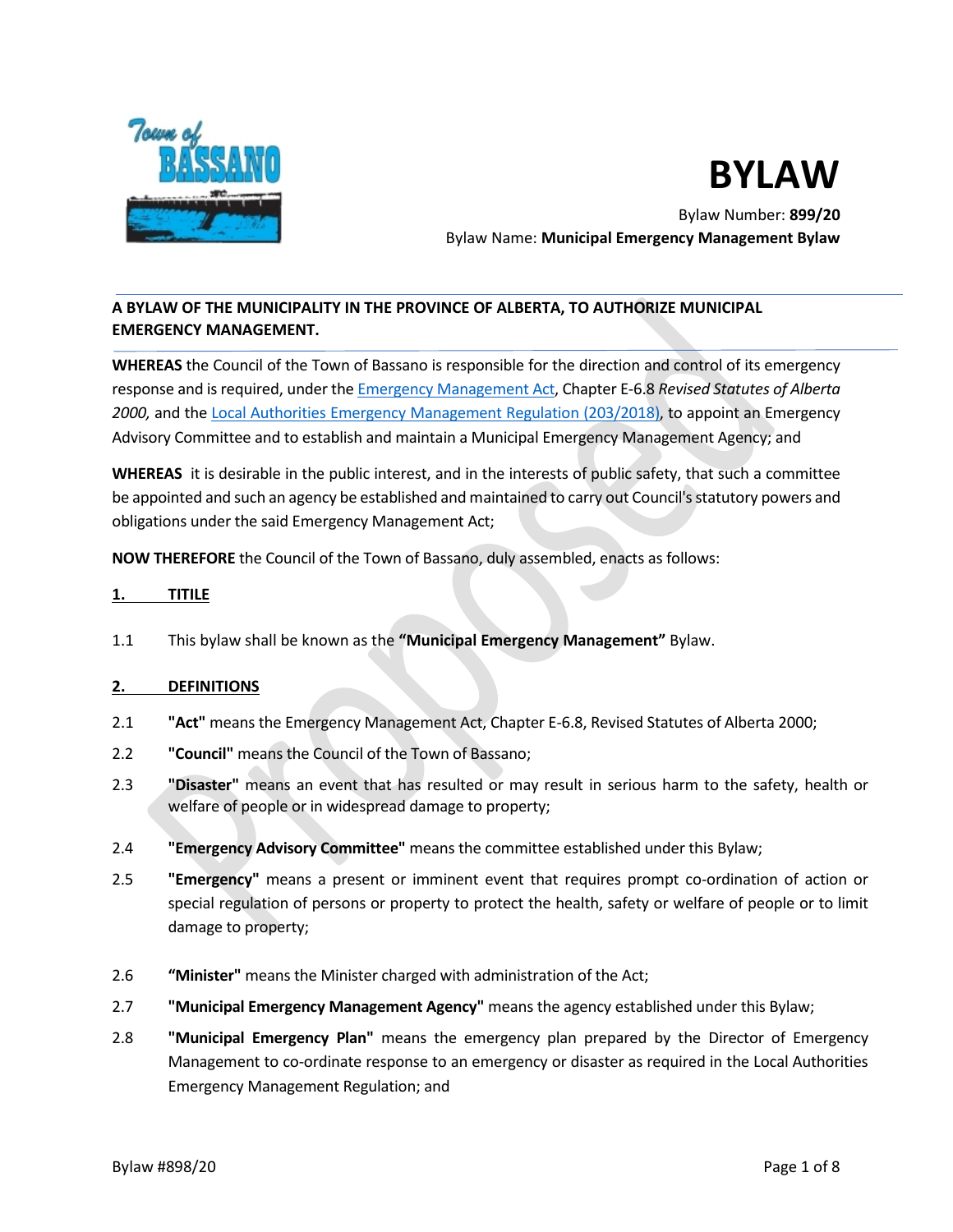- 2.9 **"Regulation"** means the Local Authorities Emergency Management Regulation (203/2018).
- 2.10 "**Town"** means the corporate limits of the Town of Bassano.

#### **3. ESTABLISHMENT**

3.1 There is hereby established an Emergency Advisory Committee to advise Council on the development of emergency plans and programs.

#### **4. RESPONSIBILITY**

- 4.1 Council shall:
	- 4.1.1 by resolution, appoint five (5) of its members to serve on the Emergency Advisory Committee along with the Chief Administrative Officer, the Director of Emergency Management, and the Deputy Director of Emergency Management;
	- 4.1.2 provide for the payment of expenses of the members of the Emergency Advisory Committee;
	- 4.1.3 that emergency plans and programs are prepared to address potential emergencies or disasters in the Town of Bassano;
	- 4.1.4 approve the Town of Bassano's emergency plans and programs; and
	- 4.5.4 review the status of the Municipal Emergency Plan and related plans and programs at least once each year.

#### 4.2 Council may:

- 4.2.1 by Bylaw borrow, levy, appropriate and expend, without the consent of the electors, all sums required for the operation of the Municipal Emergency Management Agency; and
- 4.2.2 enter into agreements with and make payments or grants, or both, to persons or organizations for the provision of services in the development or implementation of emergency plans or programs, including mutual aid plans and programs.
- 4.3 The Emergency Advisory Committee shall:
	- 4.3.1 review the Municipal Emergency Plan and related plans and programs on a regular basis;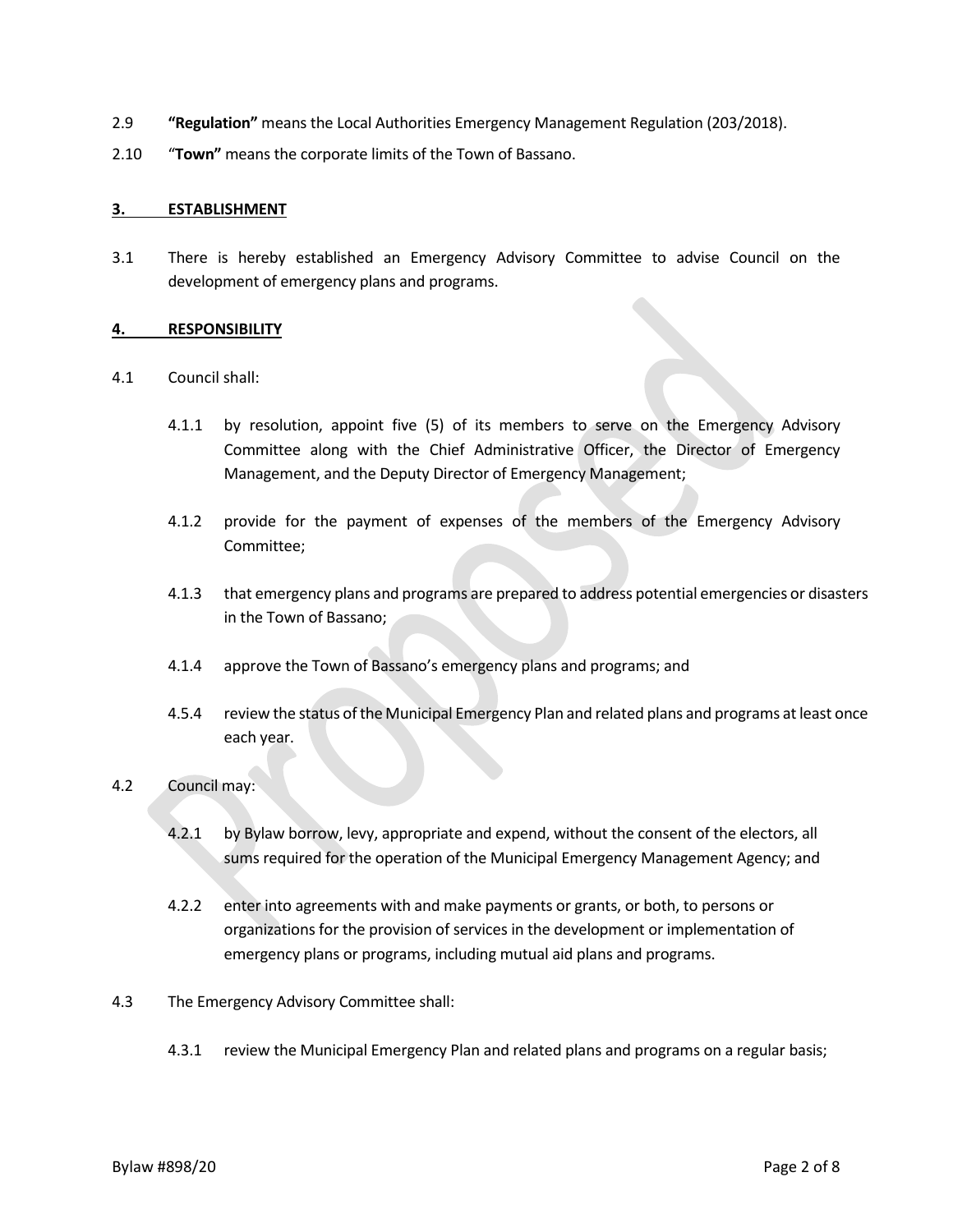- 4.3.2 advise Council, duly assembled, on the status of the Municipal Emergency Plan and related plans and programs at least once each year;
- 4.3.3 establish the local Municipal Emergency Management Agency as described in Section 8 of the Regulations and set responsibilities for said committee;
- 4.3.4 establish procedures to be followed when declaring a state of local emergency;
- 4.3.5 provide direction and guidance as required to the Municipal Emergency Management Agency during periods when emergencies or disasters are not occurring;
- 4.3.6 meet no less than once each year for the purpose of fulfilling duties assigned to the Committee within this Bylaw or other application legislation or regulation; and
- 4.3.7 after emergency or disaster events and related recovery periods have passed, the Emergency Advisory committee shall meet to assess outcomes and recommend changes (if any) that the Emergency Management Agency should consider in preparation for future events.
- 4.4 Emergency Advisory Committee organizational matters:
	- 4.4.1 Quorum fort he Emergency Advisory Committee shall be 2/3 of the appointed members.
	- 4.4.2 Chair for the Emergency Advisory Committee shall be the Mayor.
- 4.5 There is hereby established a Municipal Emergency Management Agency to act as the agent of Council to carry out its statutory powers and obligations under the Act. This does not include the power to declare, renew, or terminate a state of local emergency, nor the powers contained in Section 14 of this Bylaw.
- 4.6 The Municipal Emergency Management Agency shall be comprised of one or more of the following:
	- 4.6.1 the Director of Emergency Management;
	- 4.6.2 the Deputy Director of Emergency Management;
	- 4.6.3 the Chief Administrative Officer (CAO) of the Town of Bassano, provided the CAO is not the Director or Deputy Director of Emergency Management;
	- 4.6.4 the Public Works Supervisor of the Town of Bassano, provided the supervisor is not the Director or Deputy Director of Emergency Management;
	- 4.6.5 the Director of Social Services;
	- 4.6.6 the Bassano Fire Chief or designate;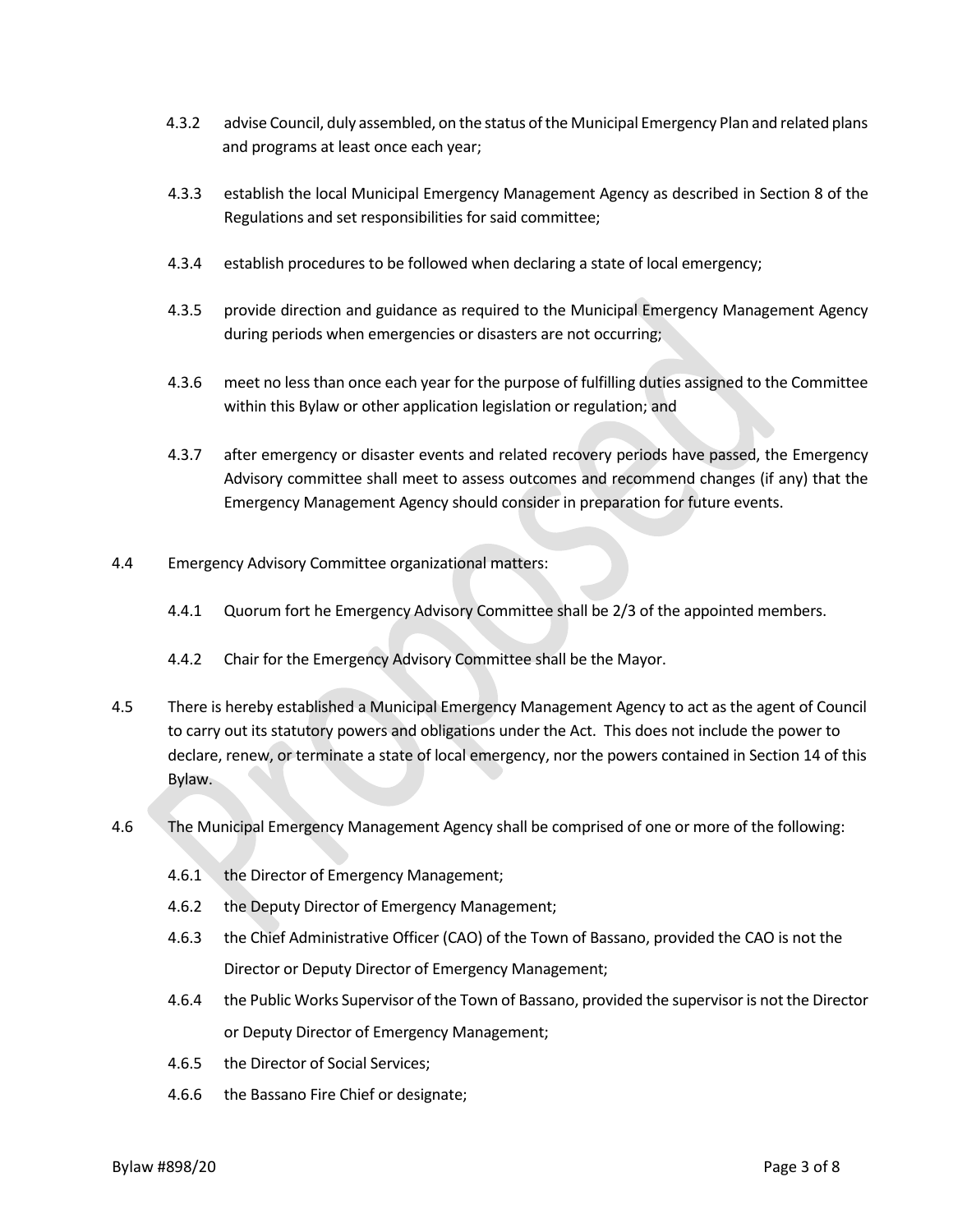- 4.6.7 the Detachment Commander of the Bassano RCMP or designate;
- 4.6.8 the Bassano Health Centre Manager or designate;
- 4.6.9 the Bassano Hospital Manager or designate;
- 4.6.10 the Playfair Lodge Manager or designate;
- 4.6.11 the Principal of the Bassano Public School or designate;
- 4.6.12 a representative from the St. Columba Catholic church;
- 4.6.13 a representative from the Knox Presbyterian church;
- 4.6.14 the Public Information Officer for the Town or designate;
- 4.6.15 the Newell Regional Services Commission Manager or designate;
- 4.6.16 the Community Peace Officer for the Town or designate;
- 4.6.17 the representative from CP Rail or designate;
- 4.6.18 the representative from Fortis or designate;
- 4.6.19 the representative from Pioneer Gas Co-op or designate;
- 4.6.20 the representative from Alberta Health Services (EMS) or designate;
- 4.6.21 the Bassano Recreation Complex President or designate;
- 4.6.22 the representative(s) from Alberta Emergency Management; and
- 4.6.23 anybody else who might serve a useful purpose in the preparation or implementation of the Municipal Emergency Plan.
- 4.7 The Emergency Management Agency shall:
	- 4.7.1 be responsible for the administration of the Town's Emergency Management Program;
	- 4.7.2 at least once a year, the Emergency Management Agency shall report to the Emergency Management Advisory Committee to provide updates on Agency activities and provide an update on the Agency's review of the Town's Emergency Management Plan;
	- 4.7.3 engage in at least one exercise per year in which participants identify a significant possible emergency or disaster scenario and discuss how the local authority would respond to and resolve emergency management issues that mar arise from the scenario;
	- 4.7.4 engage in at least one exercise every 4 years in which participants identify a significant possible emergency or disaster scenario and carry out actions as if the significant emergency or disaster was actually occurring, but without deploying personnel or other resources;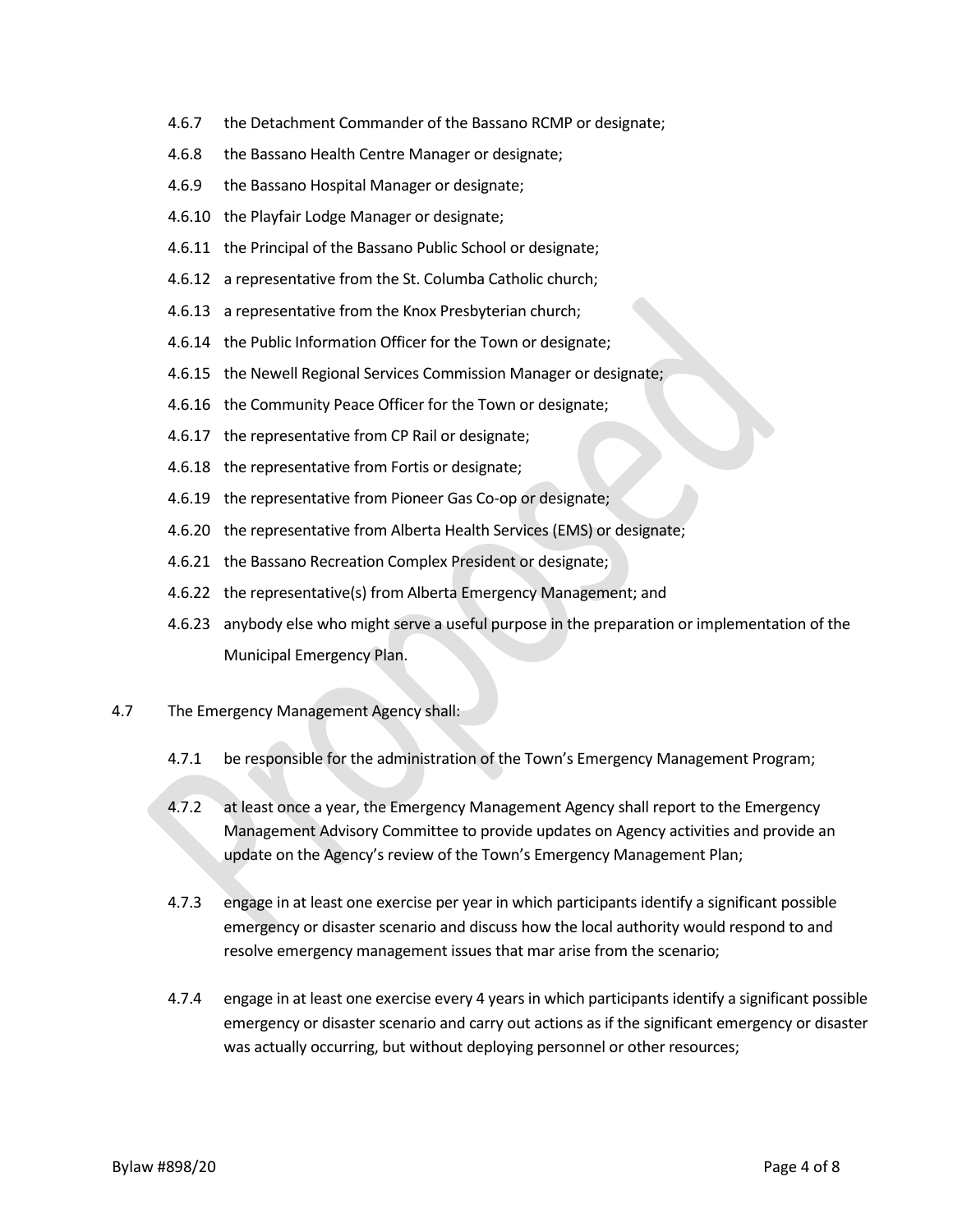- 4.7.5 implement the command, control, and coordination systems that have been prescribed by the Managing Director of the Alberta Emergency Management Agency; and
- 4.7.6 fulfill all other obligations related to the above matters that are outlined in Provincial Statutes or regulations.
- 4.8 The Director of Emergency Management shall:
	- 4.8.1 prepare and co-ordinate the Municipal Emergency Plan and related plans and programs for the Town;
	- 4.8.2 act as director of emergency operations, or ensure that someone is designated under the Municipal Emergency Plan to so act, on behalf of the Municipal Emergency Management Agency; and
	- 4.8.3 co-ordinate all emergency services and other resources used in an emergency; or
	- 4.8.4 ensure that at all times, someone is designated to discharge the responsibilities specified in 4.8.2 and 4.8.3 above.

#### **5. STATE OF LOCAL EMERGENCY**

- 5.1 The power to declare or renew a state of local emergency under the Act, the powers specified in Section 5.3 of this Bylaw, and the requirement specified in Section 5.6 of this Bylaw, are hereby delegated to a committee comprised of the Mayor, in consultation with the Director and/or Deputy Director of Emergency Management or in the Mayor's absence, any other Councillor in consultation with the Director and/or Deputy Director of Emergency Management. This committee may, at any time when it is satisfied that an emergency exists or may exist, by resolution, make a declaration of a state of local emergency.
- 5.2 When a state of local emergency is declared, the person(s) making the declaration shall:
	- 5.2.1 ensure that the declaration identified the nature of the emergency and the area of the Town in which it exists;
	- 5.2.2 cause the details of the declaration to be published immediately by such means of communication considered most likely to notify the population of the area affected; and
	- 5.2.3 forward a copy of the declaration to the Minister forthwith.
- 5.3 Subject to Section 5.2, when a state of local emergency is declared, the person(s) making the declaration may: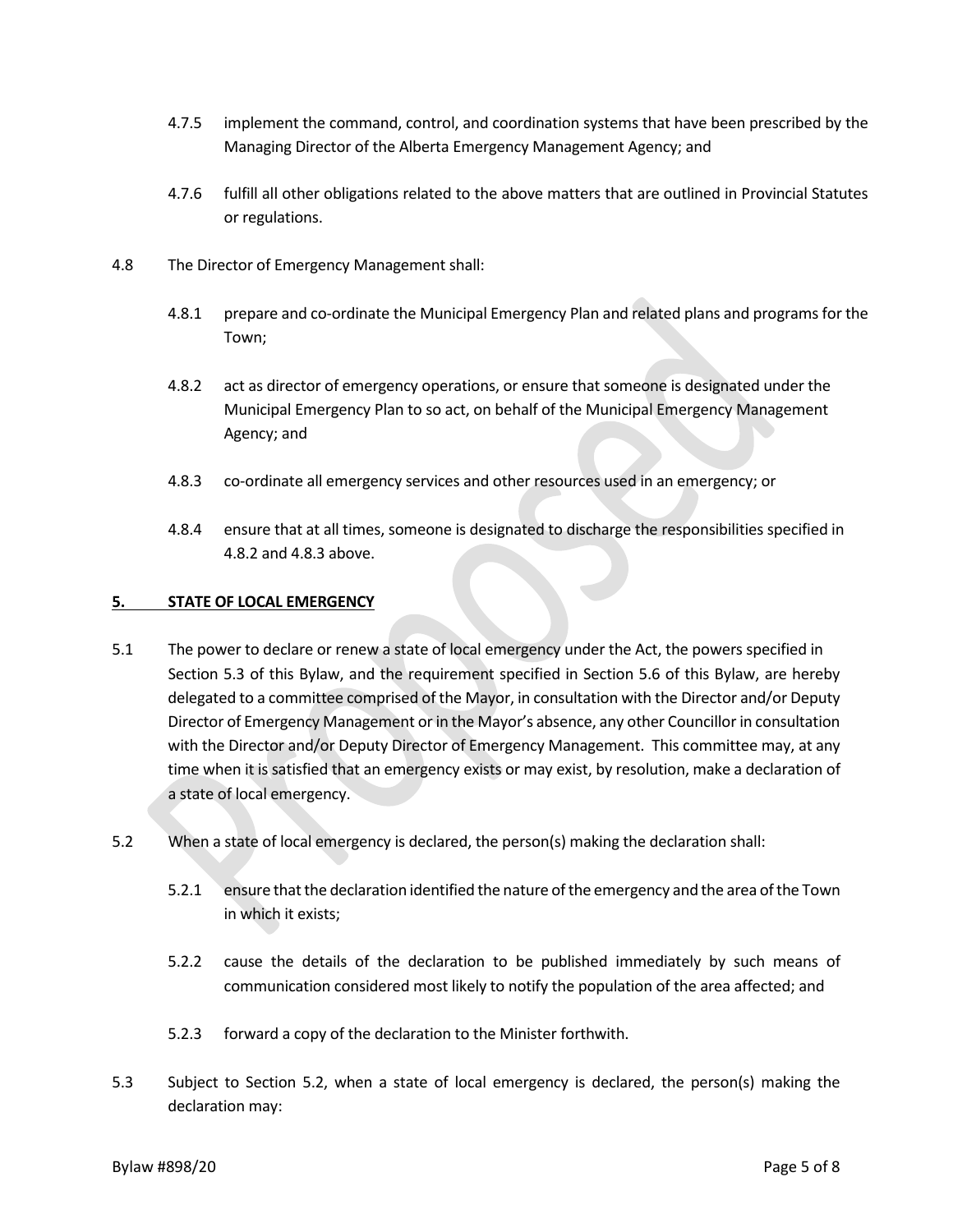- 5.3.1 cause the Municipal Emergency Plan or any related plans or programs to be put into operation;
- 5.3.2 acquire or utilize any real or personal property considered necessary to prevent, combat or alleviate the effects of an emergency or disaster;
- 5.3.3 authorize or require any qualified person to render aid of a type he or she is qualified to provide;
- 5.3.4 control or prohibit travel to or from any area of the Town;
- 5.3.5 provide for the restoration of essential facilities and the distribution of essential supplies and provide, maintain and co-ordinate emergency medical, welfare and other essential services in any part of the Town;
- 5.3.6 cause the evacuation of persons and the removal of livestock and personal property form any area od the Town that is or may be affected by a disaster and make arrangements for the adequate care and protection of those persons or livestock and of the personal property;
- 5.3.7 authorize the entry into any building or on any land, without warrant, by any person in the course of implementing an emergency plan or program;
- 5.3.8 cause the demolition or removal of any trees, structures, or crops if the demolition or removal is necessary or appropriate in order to reach the scene of a disaster, or to attempt to forestall its occurrence or to combat is progress;
- 5.3.9 procure or fix prices for food, clothing, fuel, equipment, medical supplies, or other essential supplies and the use of any property, services, resources or equipment within the Town for the duration of the state of emergency;
- 5.3.10 authorize the conscription of persons needed to meet an emergency; and
- 5.3.11 authorize any persons at any time to exercise, in the operation of the Municipal Emergency Plan and related plans or programs, any power specified in 5.3.2 through 5.3.10 above in relation to any part of the municipality affected by a declaration of a state of local emergency.
- 5.4 When a state of local emergency is declared,
	- 5.4.1 neither Council nor any member of Council, and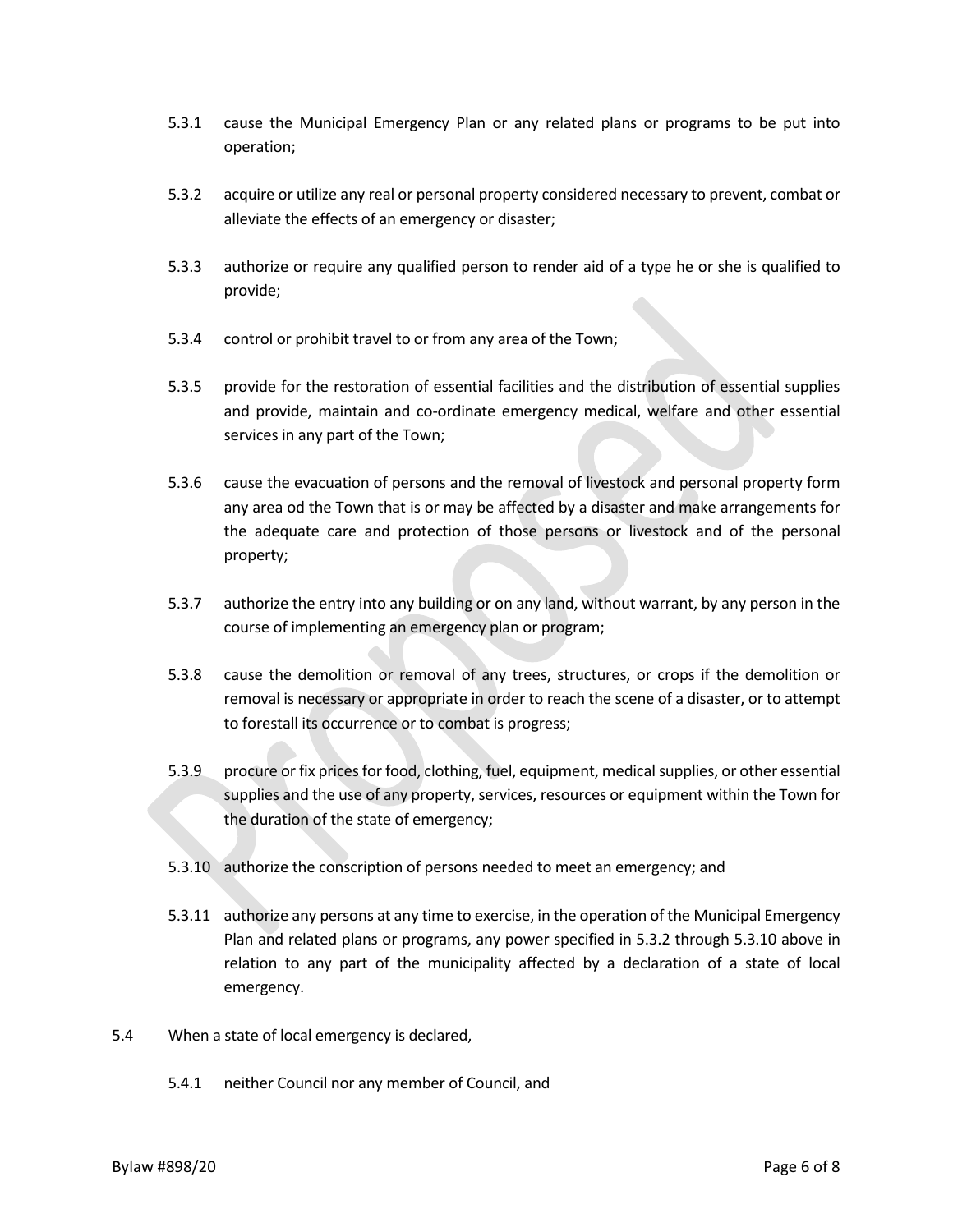- 5.4.2 no person appointed by Council to carry out these measures relating to emergencies or disasters, are liable in respect of damage caused through any action taken under this Bylaw, nor are they subject to any proceedings by prohibition, certiorari, mandamus or injunction.
- 5.5 Notwithstanding Section 5.4,
	- 5.5.1 Council and any member of Council, and
	- 5.5.2 any person acting under the direction or authorization of Council, is liable for gross negligence in carrying out their duties under this Bylaw.
- 5.6 When, in the opinion of the person(s) declaring a state of local emergency, an emergency no longer exists in relations to which the declaration was made, they shall, by resolution, terminate the declaration.
- 5.7 A declaration of a state of local emergency is considered terminated and ceases to be of any force or effect when,
	- 5.7.1 a resolution is passed under Section 5.6;
	- 5.7.2 a period of seven (7) days has lapsed since it was declared, unless it is renewed by resolution;
	- 5.7.3 the Lieutenant Governor in Council makes and order for a stale of emergency under the Act, relating to the same area; or
	- 5.7.4 the Minster cancels the state of local emergency.
- 5.8 When a declaration of a state of local emergency has been terminated, the person(s) who made the declaration shall cause the details of the termination to be published immediately by such means of communication considered most likely to notify the population of the area affected.

#### **6. REPEAL**

6.1 Bylaw 807/08 is hereby repealed.

#### **7. ENACTMENT**

7.1 This Bylaw shall come into full force and effect, when it receives third reading and is duly signed.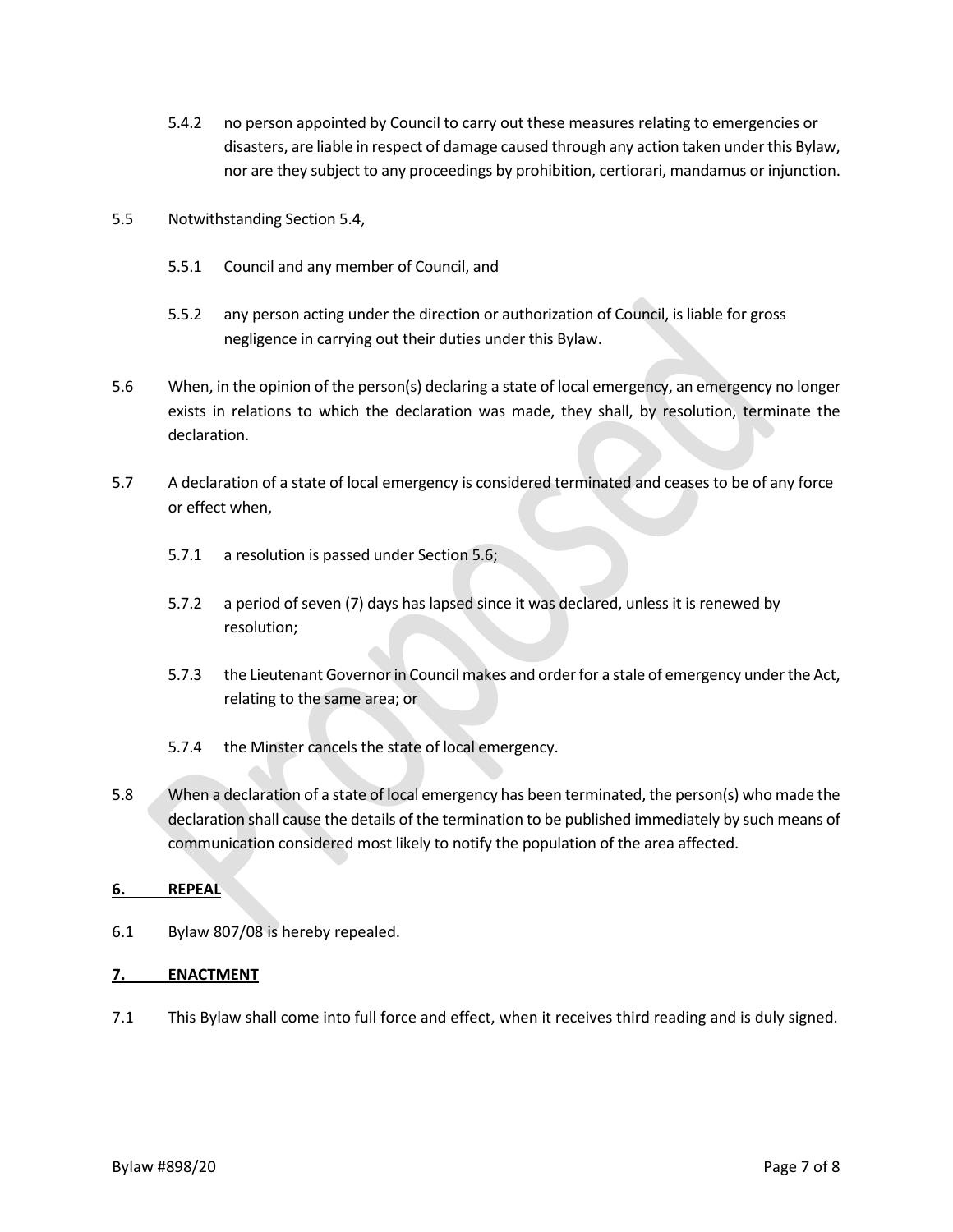#### **8. EFFECTIVE DATE AND READINGS**

- 8.1 This Bylaw shall take effect on the date of  $3^{rd}$  and final reading.
- 8.2 Read a first time this 19 day of March 2020.
- 8.3 Read a second time this 19 day of March 2020.
- 8.4 READ a third and final time this 19 day of March 2020.

**TOWN OF BASSANO**

 **MAYOR**

 **CHIEF ADMINISTRATIVE OFFICER**

**\_\_\_\_\_\_\_\_\_\_\_\_\_\_\_\_\_\_\_\_\_\_\_\_\_\_\_\_\_\_\_\_\_\_\_\_**

**\_\_\_\_\_\_\_\_\_\_\_\_\_\_\_\_\_\_\_\_\_\_\_\_\_\_\_\_\_\_\_\_\_\_\_\_**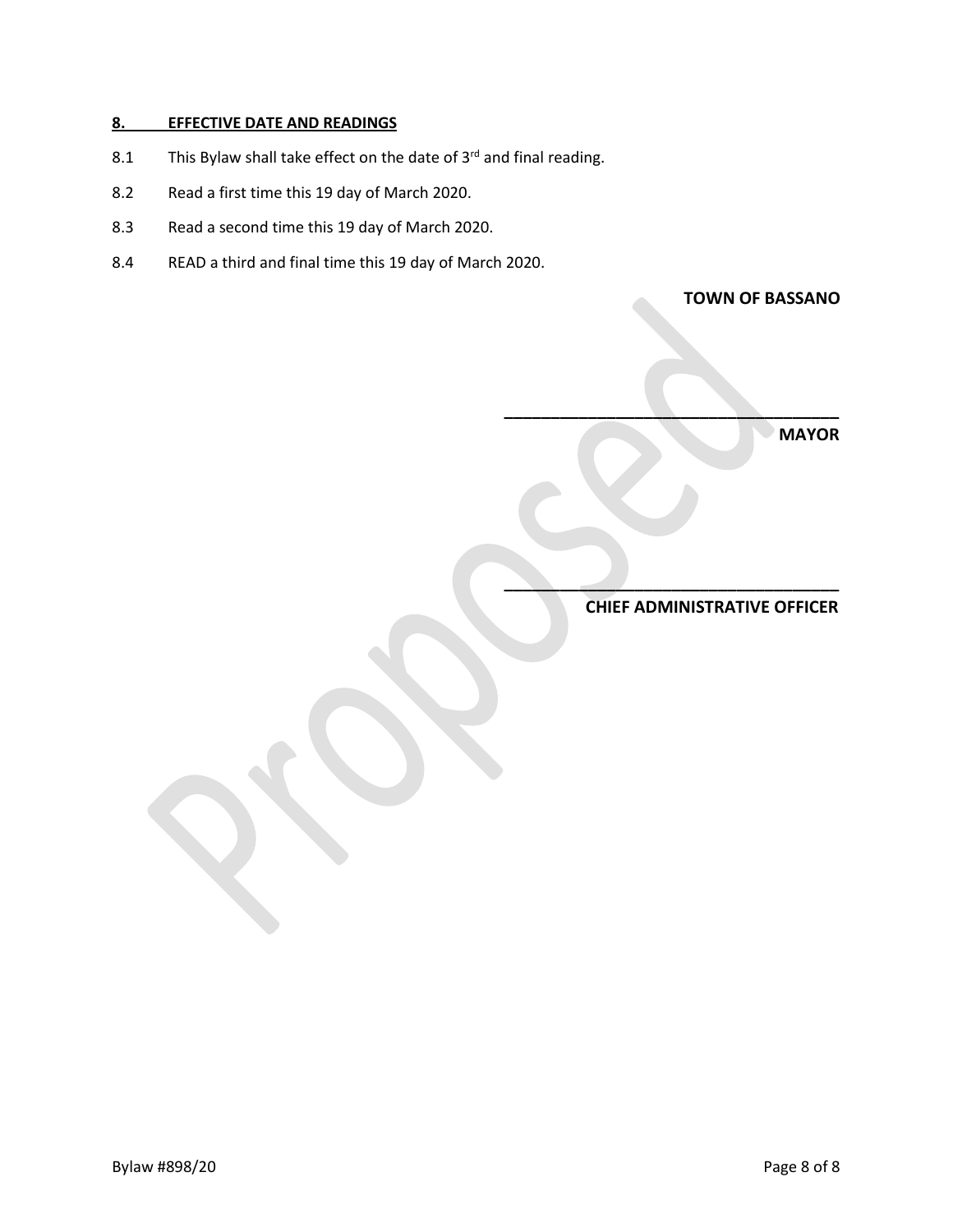

# REQUEST FOR DECISION

Meeting: March 19, 2020 Agenda Item: 3.2

## **Supports for Local Ratepayers**

#### **BACKGROUND:**

In line with the Business Continuity Planning Strategy, Administration is assessing utility capacity. The disruption to the economy as a result of COVID-19 has implications on residents and business owners. Governments, utility providers and various financial institutions has listed supports to help during these tough times.

Town council may consider supports for local ratepayers.

Below is an overview of the Town's utility process and how we issue bills, collect payment, and add penalties.

Current Process:

- Utility account are read every two months and invoices are prepared/distributed. Utility bills are issued in most cases by the  $7<sup>th</sup>$  of the month. Residents have until the first day of the next month before a penalty is applied to an unpaid balance.
- A 4% penalty is added to any outstanding account at the end of each month.
- Residents with outstanding balances for three periods (6 months) are sent a letter stating if unpaid amounts are not paid in full, balances will be transferred to their Tax account at the end of the month. This process takes 7 months before utility balances are transferred to Tax accounts. Any payments on outstanding balances are applied to the Tax account (see Table 1).
- The Town does not cut off utility connections when in arrears.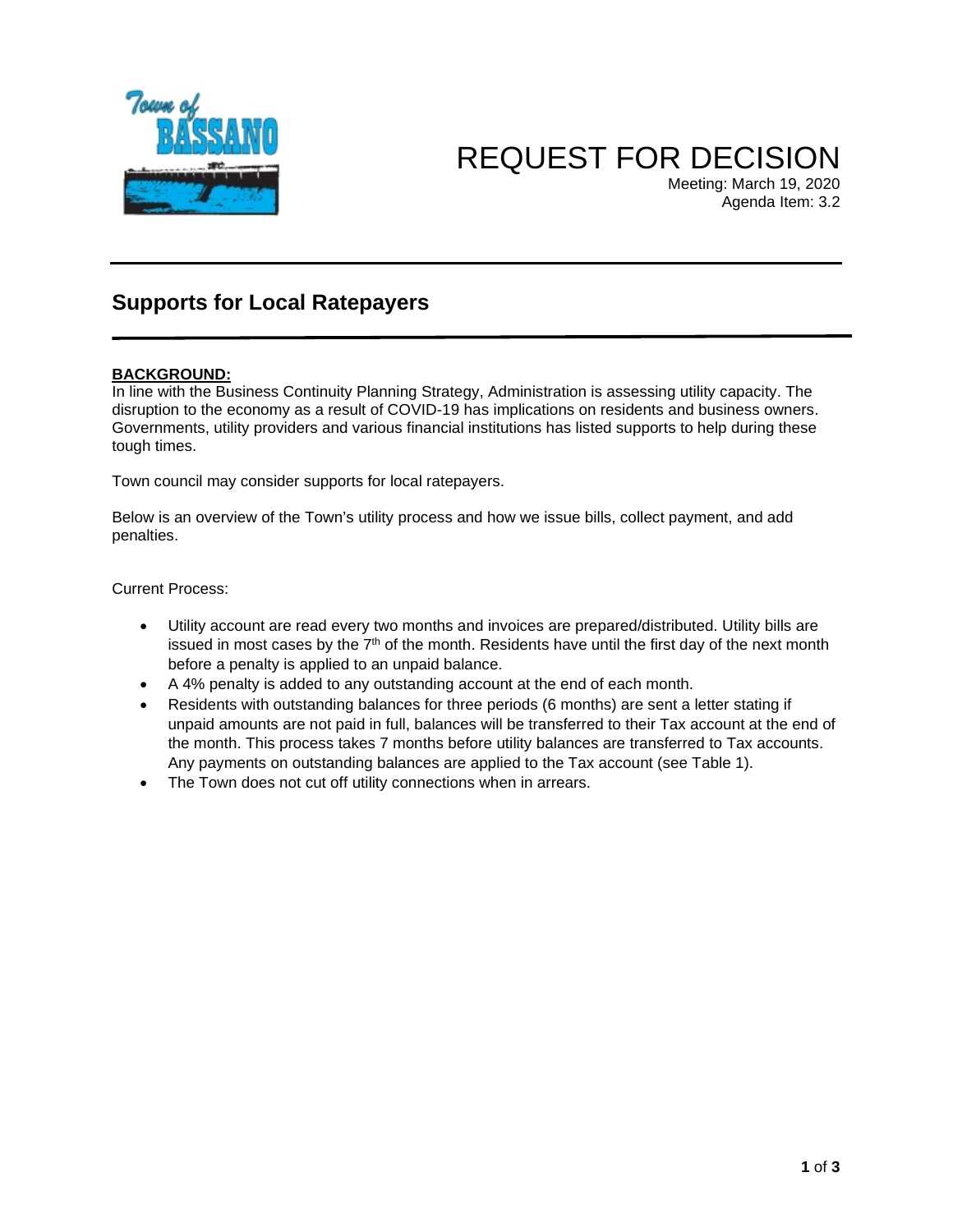| <b>Residential Utility Account</b>     |                                        |     |                |    |                |  |  |
|----------------------------------------|----------------------------------------|-----|----------------|----|----------------|--|--|
| Date                                   | Description                            |     | Amount         |    | <b>Balance</b> |  |  |
| Nov. 1, 2019                           | <b>Opening Balance</b>                 |     |                | \$ |                |  |  |
| Period Sept 1 - Oct 31 UTILITY CHARGES |                                        | \$  | 195.83         | \$ | 195.83         |  |  |
| Dec. 1, 2019                           | Penalty                                | \$  | 7.64           | \$ | 203.47         |  |  |
| Jan. 1, 2020                           | Penalty                                | \$  | 7.94           | \$ | 211.41         |  |  |
| Period Nov 1 - Dec 31, UTILITY CHARGES |                                        | \$  | 184.08         | \$ | 395.49         |  |  |
| Feb. 1, 2020                           | Penalty                                | \$  | 15.42          | \$ | 410.91         |  |  |
| Mar. 1, 2020                           | Penalty                                | \$  | 16.03          | \$ | 426.94         |  |  |
| Period Jan 1 - Feb 29                  | <b>UTILITY CHARGES</b>                 | \$  | 172.57         | \$ | 599.51         |  |  |
| Mar. 31, 2020                          | <b>Transfer to Taxes</b>               | -\$ | 599.51         | \$ |                |  |  |
|                                        |                                        |     |                |    |                |  |  |
|                                        | Total penalties for 6 months utilities | \$  | 47.03          |    |                |  |  |
|                                        |                                        |     |                |    |                |  |  |
| Table 3.                               |                                        |     |                |    |                |  |  |
| <b>Business Utility Account</b>        |                                        |     |                |    |                |  |  |
| Date                                   | Description                            |     | Amount         |    | <b>Balance</b> |  |  |
| Nov. 1, 2019                           | <b>Opening Balance</b>                 | \$  | $\overline{a}$ | \$ | 10.48          |  |  |
| Period Sept 1 - Oct 31 UTILITY CHARGES |                                        | \$  | 100.00         | \$ | 110.48         |  |  |
| Dec. 1, 2019                           | Penalty                                | \$  | 4.31           | \$ | 114.79         |  |  |
| Jan. 1, 2020                           | Penalty                                | \$  | 4.48           | \$ | 119.27         |  |  |
| Period Nov 1 - Dec 31, UTILITY CHARGES |                                        | \$  | 100.00         | \$ | 219.27         |  |  |
| Feb. 1, 2020                           | Penalty                                | \$  | 8.55           | \$ | 227.82         |  |  |
| Mar. 1, 2020                           | Penalty                                | \$  | 8.88           | \$ | 236.70         |  |  |
| Period Jan 1 - Feb 29                  | <b>UTILITY CHARGES</b>                 | \$  | 87.50          | \$ | 324.20         |  |  |
| Mar. 31, 2020                          | <b>Transfer to Taxes</b>               | -\$ | 324.20         | \$ |                |  |  |
|                                        |                                        |     |                |    |                |  |  |
| Total penalties for 6 months utilities |                                        | \$  | 26.22          |    |                |  |  |

*Table 1. Utility Impact Analysis* 

Yesterday, the City of Brooks announced supports for ratepayers. Each municipalities' processes vary (see Table 2).

| Utilty Account policy                                          |                                                   |  |
|----------------------------------------------------------------|---------------------------------------------------|--|
| Town of Bassano                                                | City of Brooks                                    |  |
| Outstanding amounts are transferred to taxes                   | Water is disconnected when balance is outstanding |  |
| Charges monthly penalty on outstanding                         | Charges monthly penalty on outstanding            |  |
| Sends letter - unpaid amounts will be transferred at month end | Sends warning letters of collection               |  |

*Table 2. Town of Bassano/City of Brooks Utility Process*

#### **OPTIONS:**

 $\boxtimes$  #1 – Waive utility penalties and maintain existing policy of transferring outstanding balances to tax accounts.

 $\Box$  #2 – Waive utility penalties and cease transferring outstanding balances to taxes for a 6-month period.

 $\Box$  #3 – Continue with existing policy and charge utility penalties as per Town Bylaw.

#### **ALIGNMENT TO STRATEGIC PLAN**

None, this is an operational matter.